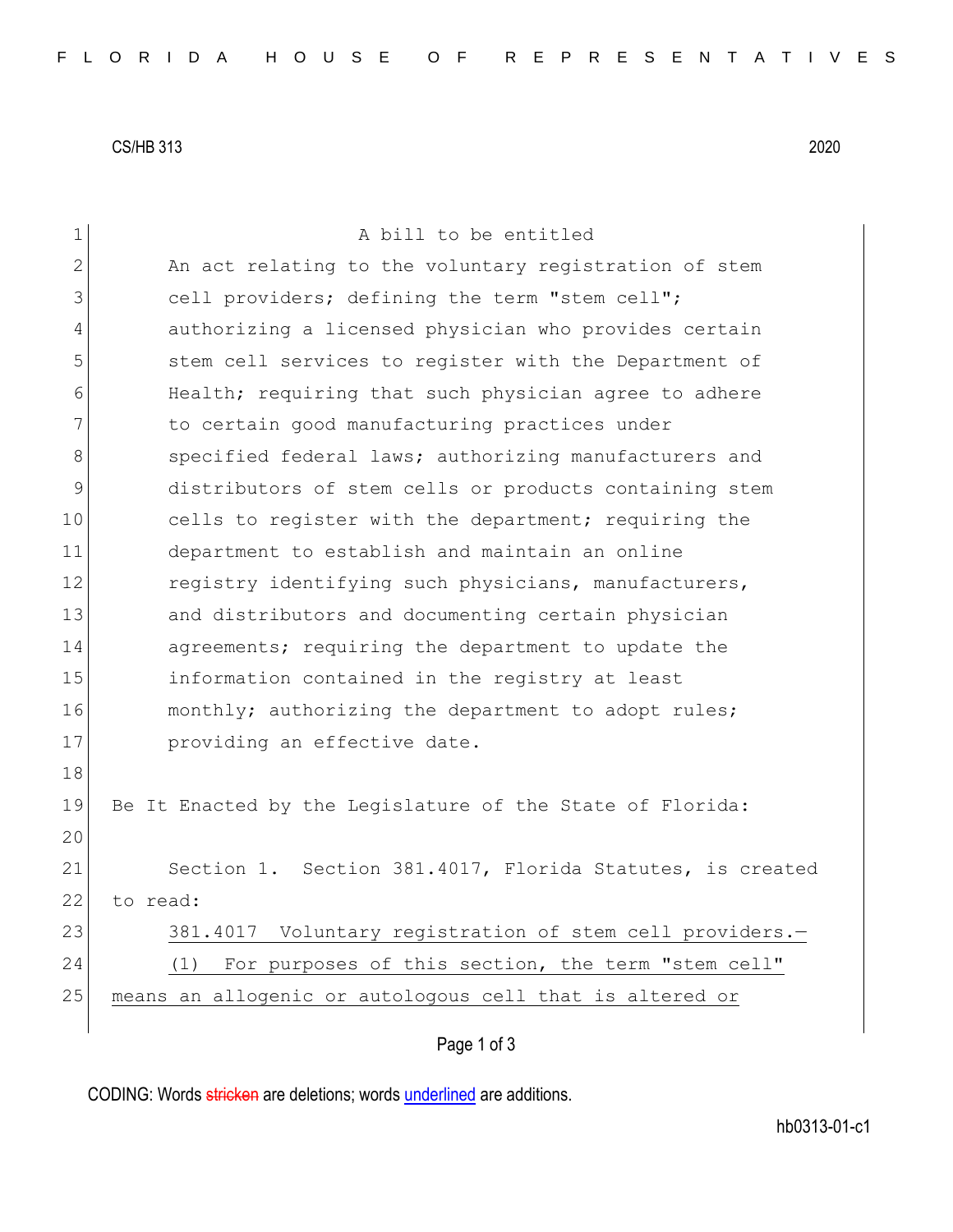## CS/HB 313 2020

| 26 | processed to become undifferentiated, losing its original        |
|----|------------------------------------------------------------------|
| 27 | structural function, so that it can become differentiated into a |
| 28 | specialized cell type. The term does not include cells that are  |
| 29 | only rinsed, cleaned, or sized and remain differentiated.        |
| 30 | (2) A physician licensed under chapter 458 or chapter 459        |
| 31 | who advertises, uses, or purports to use stem cells or products  |
| 32 | containing stem cells may register with the department. A        |
| 33 | physician who registers under this section shall agree to adhere |
| 34 | to the current applicable good manufacturing practices for the   |
| 35 | collection, removal, processing, implantation, and transfer of   |
| 36 | stem cells, or products containing stem cells, pursuant to the   |
| 37 | Federal Food, Drug, and Cosmetic Act, 21 U.S.C. ss. 301 et seq.; |
| 38 | 52 Stat. 1040 et seq.; and 21 C.F.R. 1271, Human Cells, Tissues, |
| 39 | and Cellular and Tissue-Based Products, in the performance of    |
| 40 | any procedure using or purporting to use stem cells or products  |
| 41 | containing stem cells.                                           |
| 42 | (3) A manufacturer or distributor of stem cells or               |
| 43 | products containing stem cells who advertises, distributes, or   |
| 44 | operates in this state may register with the department.         |
| 45 | (4) The department shall establish and maintain an online        |
| 46 | registry accessible on its website which identifies the          |
| 47 | physicians, manufacturers, and distributors registered under     |
| 48 | this section and which documents physician agreements to adhere  |
| 49 | to the current applicable good manufacturing practices. The      |
| 50 | department shall update the information contained in the         |
|    |                                                                  |

## Page 2 of 3

CODING: Words stricken are deletions; words underlined are additions.